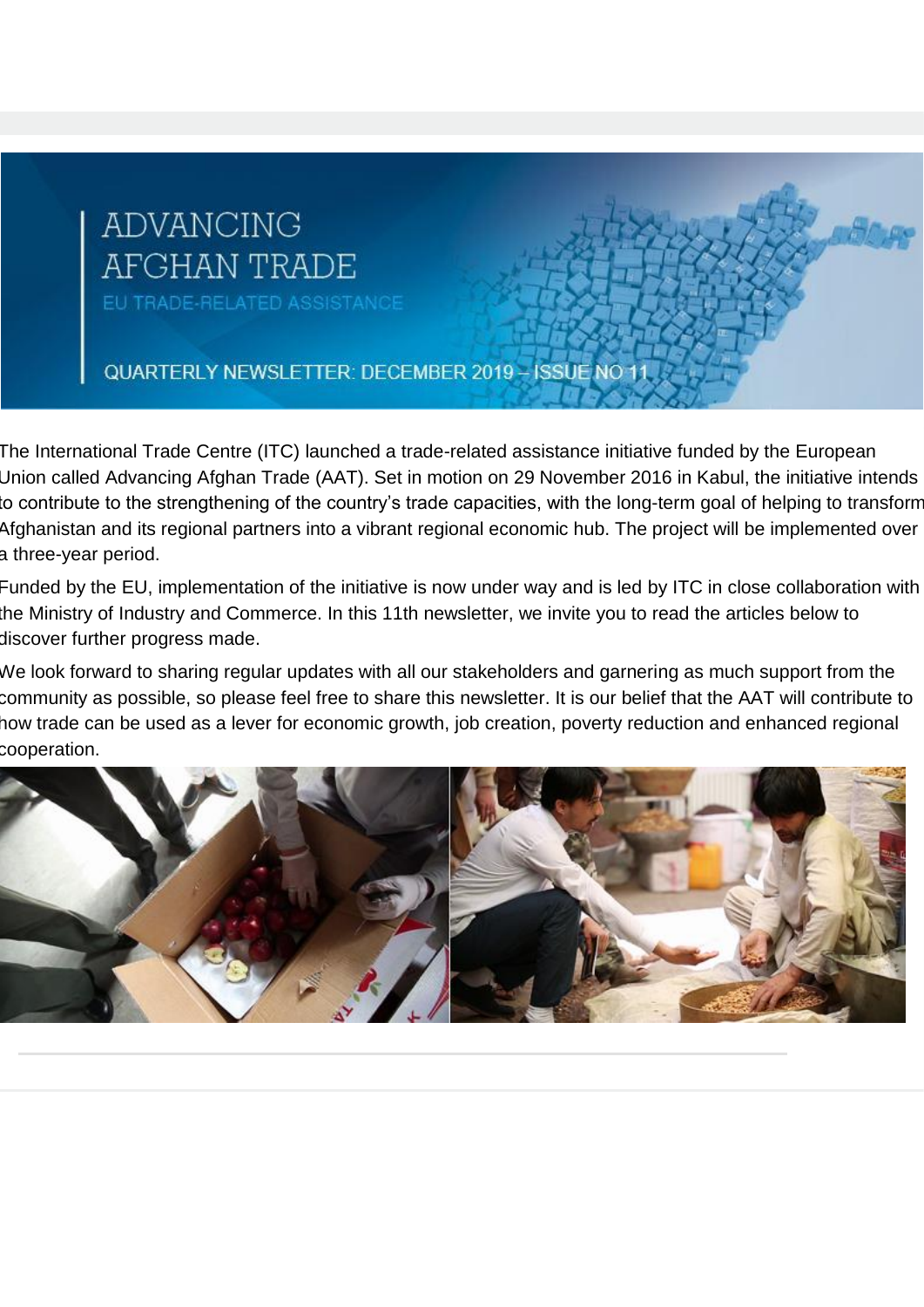

#### AFGHAN GOVERNMENT ENDORSES NATIONAL TRADE **POLICY**

On 10 October 2019 Afghanistan achieved another milestone in its efforts to use global markets to drive growth and job creation…

[Read more >](http://eye.maillink.intracen.org/c?p=xBDQq9C-0L3Q39CP0LBBE9CnbNDQc_84JwLEEPLQu0NoCNDeQWvQuObQqe_Qyvby8tloaHR0cHM6Ly9lZWFzLmV1cm9wYS5ldS9kZWxlZ2F0aW9ucy9hZmdoYW5pc3Rhbi82ODk4My9hZmdoYW4tZ292ZXJubWVudC1lbmRvcnNlcy1uYXRpb25hbC10cmFkZS1wb2xpY3lfZW64NWE3MDNlNDdiODViNTM2YTlmNGJmNjA4xBD3HNCM0IjQsiNKddCrUGfQj1bQxfPQgLlleWUubWFpbGxpbmsuaW50cmFjZW4ub3JnxBTQ29DG0IPQodCCGtCxZWj3eQzQ12hWYxnQiSJf)



# FIRST SENIOR BOARD MEETING OF NATIONAL EXPORT **STRATEGY**

On October 30, 2019, the Ministry of Industry of Industry and Commerce (MoIC) convened the 1st meeting of the NES Senior Board…

[Read more >](http://eye.maillink.intracen.org/c?p=xBDQq9C-0L3Q39CP0LBBE9CnbNDQc_84JwLEENCBGNCneirQtk3QsdCc0LrQrDLQjf9xZtlDaHR0cDovL3d3dy5pbnRyYWNlbi5vcmcvdXBsb2FkZWRGaWxlcy9pbnRyYWNlbm9yZy9CbG9ncy9BQVQvTkVTLnBkZrg1YTcwM2U0N2I4NWI1MzZhOWY0YmY2MDjEEPcc0IzQiNCyI0p10KtQZ9CPVtDF89CAuWV5ZS5tYWlsbGluay5pbnRyYWNlbi5vcmfEFNDb0MbQg9Ch0IIa0LFlaPd5DNDXaFZjGdCJIl8)

| HOME<br>PROCFOURES                                                        | TRADE AGREEMENTS<br>۵                                                                                                                                                                                      |  |
|---------------------------------------------------------------------------|------------------------------------------------------------------------------------------------------------------------------------------------------------------------------------------------------------|--|
| <b>Procedures type</b><br>Product                                         |                                                                                                                                                                                                            |  |
| Type of pperation                                                         | Tuze of product<br>Means of transport<br>Search<br>٠<br>٠<br>٠                                                                                                                                             |  |
| Export of Fresh Fruits & Vegetables by Ground Transport (full procedure)  | Export - Export of Fresh Fruits & Vegetables - Export of Fresh Fruits & Vegetables by Ground Transport                                                                                                     |  |
|                                                                           | $\ddot{\sigma}$ <                                                                                                                                                                                          |  |
| Steps (26)                                                                | Summary of the procedure                                                                                                                                                                                   |  |
| Obtain Quality Certificate (1)                                            | Institutions involved (5)                                                                                                                                                                                  |  |
| Apply for Quality Certificate                                             |                                                                                                                                                                                                            |  |
| <b>PT</b> Obtain Product Sample                                           |                                                                                                                                                                                                            |  |
| Inspection of Product Sample                                              | Katul Customi Dinestanzia in di<br>Ministry of Industry and<br>Atchasional Chamber of<br>Miniary of Agriculture.<br>Convenient (MOVO in SI<br>Intigation, IR Liotuback (MAIL) in<br>Connexcy per aveniment |  |
| Pay for Quality Certificate                                               | <b>IACCI: Jv A':</b>                                                                                                                                                                                       |  |
| <b>Ca</b> Optain Quality Certificate                                      |                                                                                                                                                                                                            |  |
| Prepare Packing List (Kabul Customs Directorate - ^<br>One Stop Shop) (3) | DA Afghanistan Bank                                                                                                                                                                                        |  |
| Valt One Stop Shop                                                        |                                                                                                                                                                                                            |  |
| Request Packing List<br>7                                                 | Results (7)                                                                                                                                                                                                |  |
| Cotain Packing List                                                       |                                                                                                                                                                                                            |  |
| Obtain ACCI Invoice (Kabul Customs Directorate - ^<br>One Stop Shopi (3)  | <b>SEX</b><br>Ħ<br><b>Simple</b><br>Haster Links<br>$\pm 1$<br><b>HOTEL</b>                                                                                                                                |  |
| <b>Request Invoice</b>                                                    | 21-10-                                                                                                                                                                                                     |  |
| 10 Pay for Invoice                                                        |                                                                                                                                                                                                            |  |
| Cotain invoice                                                            | $\overline{\phantom{a}}$                                                                                                                                                                                   |  |
| Obtain Certificate of Origin (Kabul Customs,                              | $\sim$                                                                                                                                                                                                     |  |

#### AAT BUILDS AFGHANISTAN TRADE INFORMATION PORTAL

Lack of transparency and predictability are key barriers to trade. Entrepreneurs often report that information on trade formalities are not…

[Read more](http://eye.maillink.intracen.org/c?p=xBDQq9C-0L3Q39CP0LBBE9CnbNDQc_84JwLEECfQjkBaLOZCZNCmG-VGfzxiXNlJCWh0dHA6Ly93d3cuaW50cmFjZW4ub3JnL3VwbG9hZGVkRmlsZXMvaW50cmFjZW5vcmcvQmxvZ3MvQUFUL3RpcG9ydGFsLnBkZrg1YTcwM2U0N2I4NWI1MzZhOWY0YmY2MDjEEPcc0IzQiNCyI0p10KtQZ9CPVtDF89CAuWV5ZS5tYWlsbGluay5pbnRyYWNlbi5vcmfEFNDb0MbQg9Ch0IIa0LFlaPd5DNDXaFZjGdCJIl8)



## ENTREPRENEURSHIP MANAGEMENT TRAINING FOR YOUTH IN HERAT

Start-ups and Emerging Entrepreneurs Network (SEEN) undertook a five-day entrepreneurship management training...

[Read more >](http://eye.maillink.intracen.org/c?p=xBDQq9C-0L3Q39CP0LBBE9CnbNDQc_84JwLEECvQ2yDQpdDN0LJM0KfQug_QlgNoddDJ0N3ZRGh0dHA6Ly93d3cuaW50cmFjZW4ub3JnL3VwbG9hZGVkRmlsZXMvaW50cmFjZW5vcmcvQmxvZ3MvQUFUL1NFRU4ucGRmuDVhNzAzZTQ3Yjg1YjUzNmE5ZjRiZjYwOMQQ9xzQjNCI0LIjSnXQq1Bn0I9W0MXz0IC5ZXllLm1haWxsaW5rLmludHJhY2VuLm9yZ8QU0NvQxtCD0KHQghrQsWVo93kM0NdoVmMZ0IkiXw)